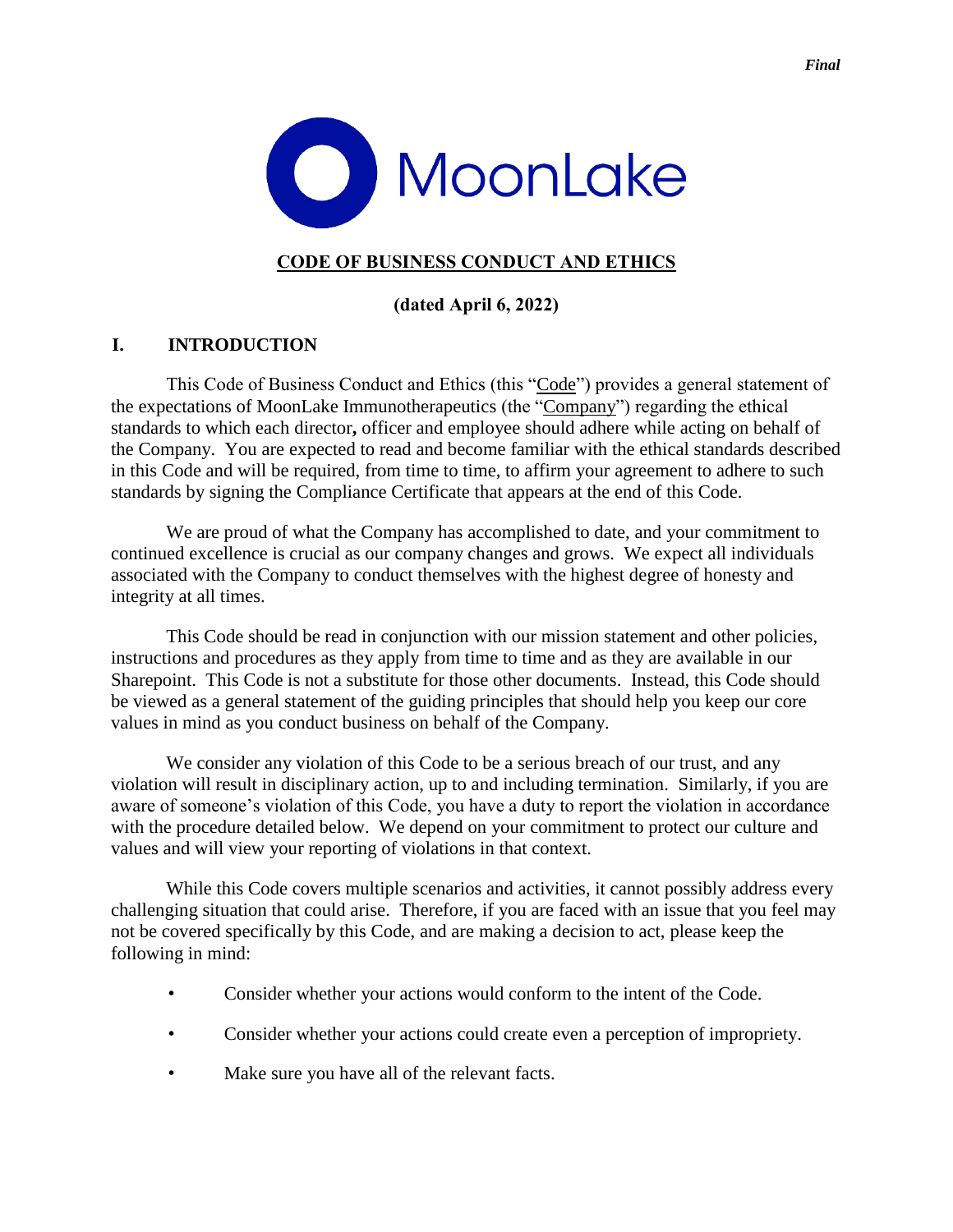- Consider discussing the matter with your manager or HR, as applicable, or reporting the matter anonymously as described below.
- Seek help. It is always better to seek assistance before you act, rather than making a preventable mistake.

## **II. REPORTING VIOLATIONS**

If you know or reasonably believe that there has been a violation of this Code or any other illegal behavior, you must report such violation or illegal behavior to your manager, the Director of People & Culture or Legal. Additionally, employees, consultants and others may report any violations of this Code or any other illegal behavior anonymously through the Company's whistleblower hotline. There are two methods of logging complaints anonymously:

Email: [nicolas.mosimann@kellerhals-carrard.ch](mailto:nicolas.mosimann@kellerhals-carrard.ch)

Phone: +41 58 200 30 49

Such complaints will be directed to the Company's Chief Financial Officer. However, if the complaint involves the Chief Financial Officer, or otherwise gives rise to a conflict of interest, such complaints will be directed to the Company's Audit Committee and/or outside  $\text{counts}$ el.<sup>1</sup>

Failure to report a known or suspected violation of this Code is itself a violation, and may result in disciplinary action up to, and including, termination.

Any director, officer or employee who obtains information about a Code violation or illegal act has the responsibility to report the matter immediately to one of the above individuals. **The Company will not discharge, demote, suspend, threaten, harass or in any manner discriminate or tolerate discrimination or retaliation against any director, officer or employee for reporting, in good faith, a potential violation, and any manager intimidating or imposing sanctions on any such person for reporting a matter in good faith will be disciplined.** 

# **III. PERSONAL RESPONSIBILITY AND INTEGRITY**

# **A. Confidential Information and Privacy**

 $\overline{a}$ 

The Company holds many types of confidential information that must be carefully safeguarded. Protecting this information is essential to maintaining our relationships with our suppliers, customers, and other business partners. In addition, Company information, which includes confidential information and third-party information the Company has a duty to keep confidential (such as patient and employee health information), should not be used other than for

<sup>&</sup>lt;sup>1</sup> Currently, any reporting to "Legal" should be made to the Company's outside counsel contacts: Swiss counsel – Nicolas Mosimann [\(nicolas.mosimann@kellerhals-carrard.ch\)](mailto:nicolas.mosimann@kellerhals-carrard.ch) and Kevin MacCabe [\(kevin.maccabe@kellerhals](mailto:kevin.maccabe@kellerhals-carrard.ch)[carrard.ch\)](mailto:kevin.maccabe@kellerhals-carrard.ch) of Kellerhals Carrard and (ii) U.S. Counsel – Ryan Murr [\(rmurr@gibsondunn.com\)](mailto:rmurr@gibsondunn.com) and Branden Berns [\(bberns@gibsondunn.com\)](mailto:bberns@gibsondunn.com) of Gibson, Dunn & Crutcher LLP.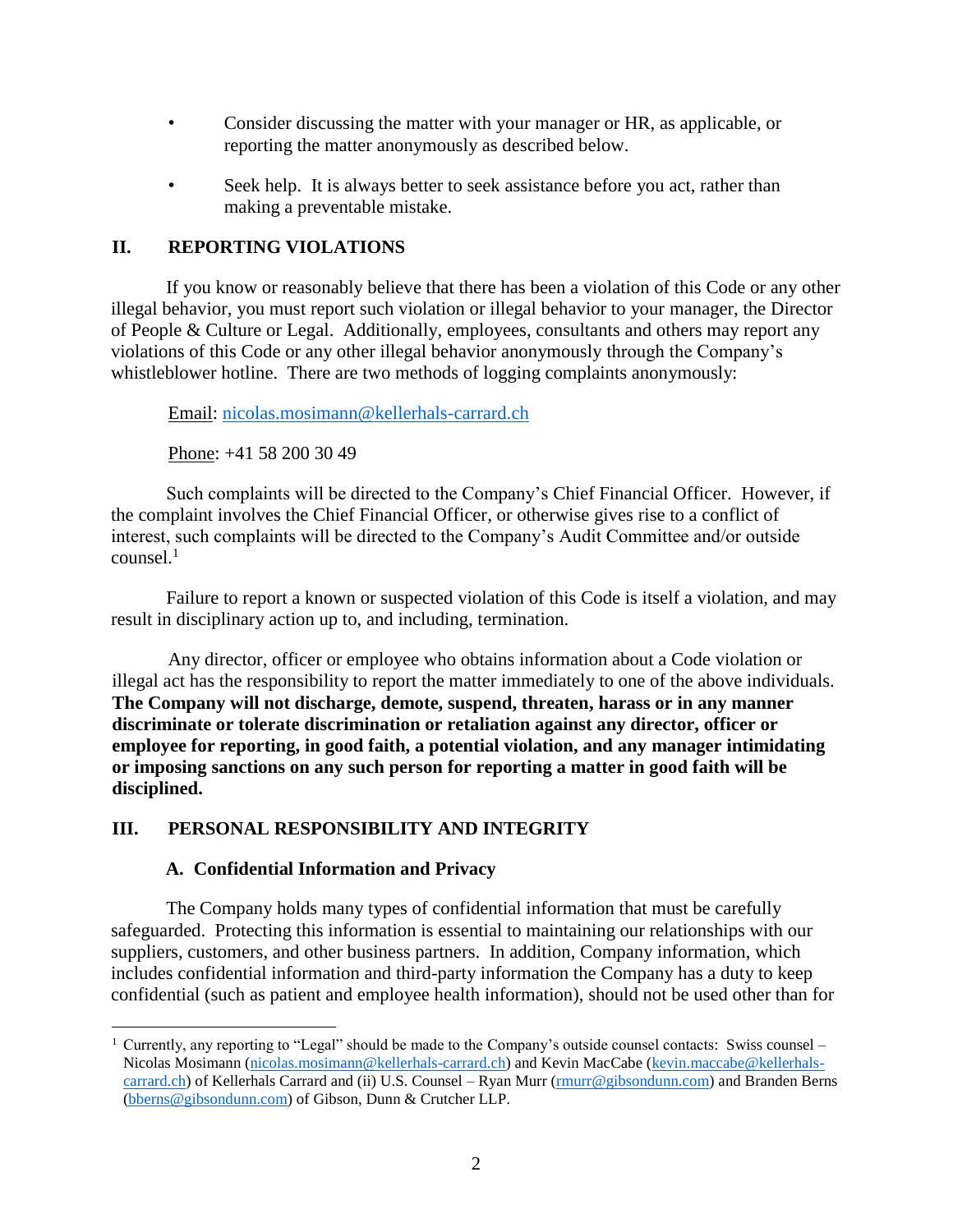its intended use, and documents including such information should be disposed of properly and should not be copied or removed from the work area, except as required for job performance. Company information should never be disclosed to outsiders without specific approval by the Company.

Confidential information includes:

- information marked "Confidential," "Private," "For Internal Use Only," or with a similar legend;
- technical or scientific information relating to current and future product candidates, services, or research;
- business or marketing plans or projections;
- earnings and other internal financial data;
- **personnel information**;
- other non-public information that, if disclosed, might be of use to the Company's competitors or harmful to the Company or its business partners; and
- other non-public information that, if disclosed, would violate federal or state securities laws.

# **B. Use of Company Systems**

The data and other information you use, send, receive, and store on the Company's telecommunications equipment (including email, voicemail, and the internet) are business records owned by the Company. *Therefore, subject to applicable laws and regulations, the Company has the right to access, read, monitor, inspect, review and disclose the contents of, postings to and downloads from all of the Company's information systems*. In addition, your use of the Company's systems and equipment reflects on the Company as a whole, and at no time may you use the Company systems or equipment to view, access, store, share, or send illegal, derogatory, harassing or inappropriate information, including obscene, racist, or sexually explicit information, or engage in any activity that violates the intellectual property rights of others. We strongly encourage all directors, officers and employees to avoid references to the Company on social networking sites or other Internet based communications sites. Please refer to our Social Media Policy for additional information.

# **C. Conflicts of Interest**

Directors, officers, and employees should avoid activities that create or give the appearance of a conflict of interest between their personal interests and the Company's interests. A conflict of interest exists when a personal interest or activity of a director officer or employee could influence or interfere with that person's performance of duties, responsibilities, or commitments to the Company. A conflict of interest also exists when a director, officer or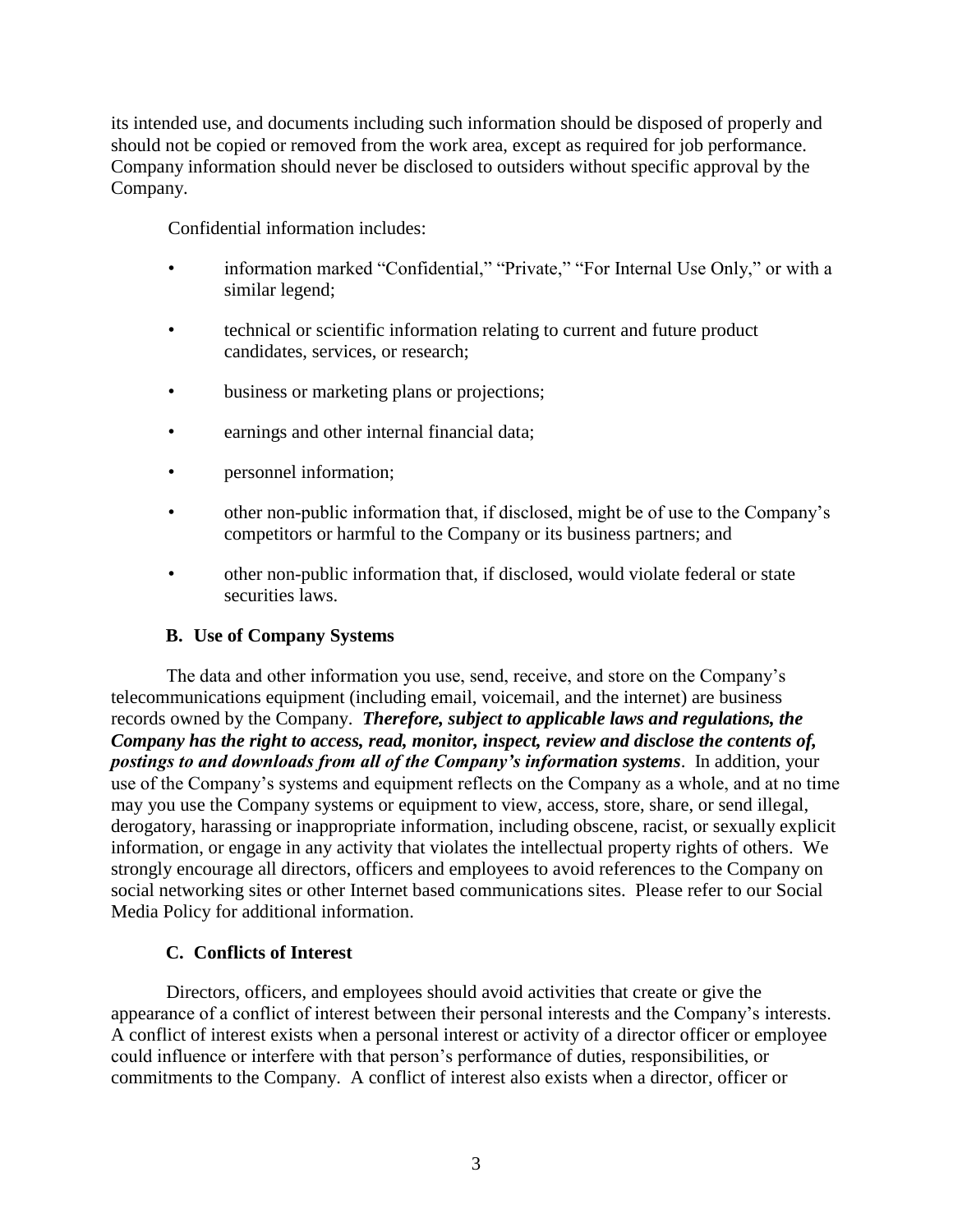employee (or member of his or her family) receives an improper personal benefit as a result of his or her position at the Company. Below are some examples that could result in a conflict of interest.

- be a consultant to, or a director, officer, or employee of, or otherwise operate an outside business that is a significant competitor, supplier, or customer of the Company;
- be a consultant to, or a director, officer, or employee of, or otherwise operate an outside business if the demands of the outside business would materially interfere with the director's, officer's, or employee's responsibilities to the Company;
- take personal advantage or obtain personal gain from an opportunity learned of or discovered during the course and scope of your employment when that opportunity or discovery could be of benefit or interest to the Company;
- have significant financial interest, including direct stock ownership, in any outside business that does or seeks to do a material amount of business with the Company;
- seek or accept any personal loan or services from any such outside business, except from financial institutions or service providers offering similar loans or services to third parties under similar terms in the ordinary course of their respective businesses;
- accept any personal loan or guarantee of obligations from the Company, except to the extent such arrangements are legally permissible; or
- conduct business on behalf of the Company with immediate family members, which include spouses, children, parents, siblings, and persons sharing the same home whether or not legal relatives.

Whether or not a conflict of interest exists or will exist can be unclear. Persons other than directors and executive officers who have questions about a potential conflict of interest or who become aware of an actual or potential conflict should discuss the matter with their manager, as applicable, or Legal. Directors and executive officers must consult and seek prior approval of potential conflicts of interest exclusively from the Audit Committee.

For avoidance of doubt, a director affiliated with an investment firm shall not be presumed to have a conflict of interest due to such investment firm or the director acting on its behalf conducting normal activities.

# **D. Proper Use of Company Assets**

The Company's assets shall be used for their intended business purposes. Personal use of the Company's funds or property, including charging personal expenses as business expenses, inappropriate reporting or overstatement of business or travel expenses, and inappropriate usage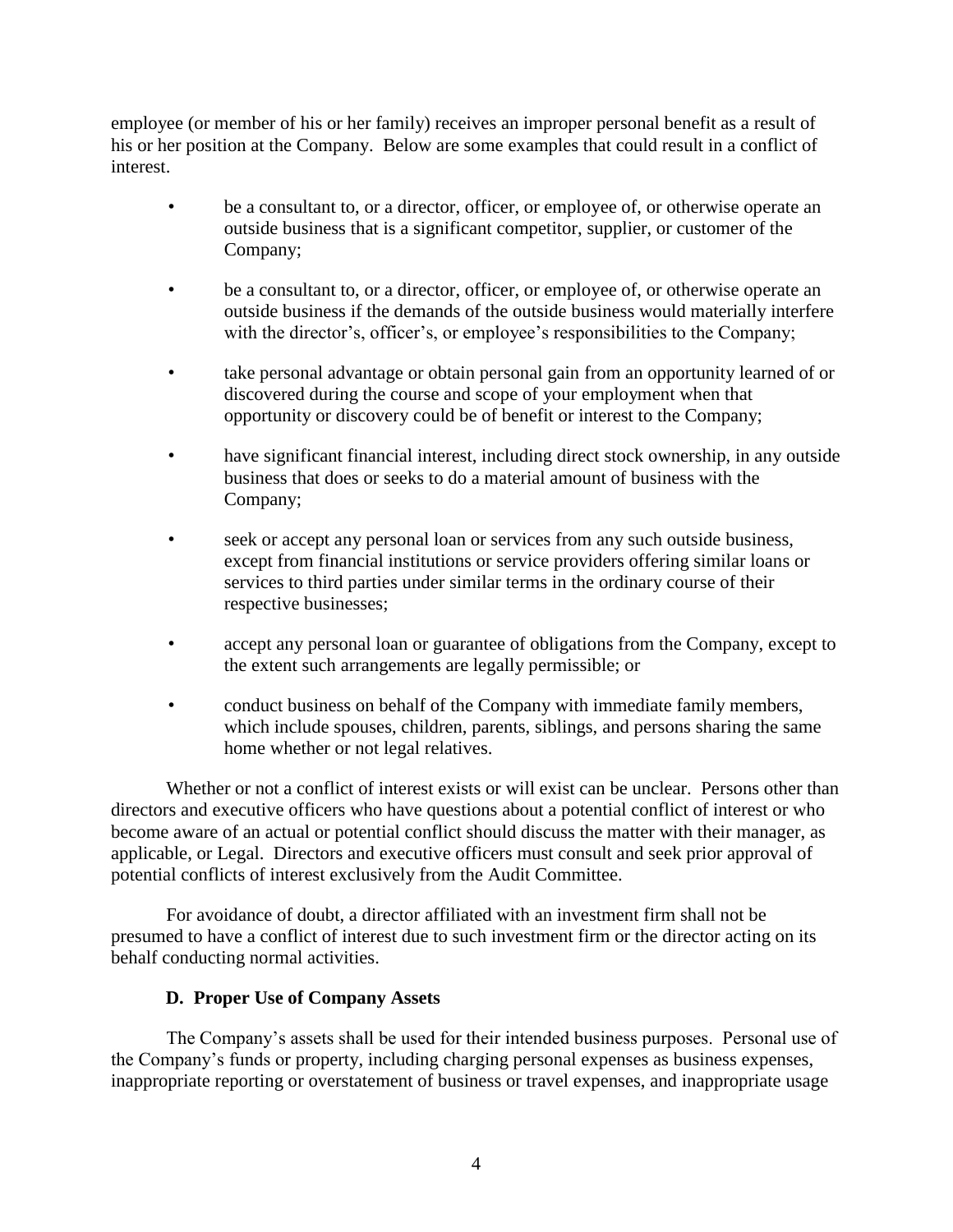of company equipment or the personal use of supplies or facilities without advance approval from an appropriate officer of the Company shall be considered a breach of the Code.

# **IV. LEGAL REQUIREMENTS**

## **A. Regulatory Compliance**

As participants in the heavily regulated biotechnology industry, adherence to regulatory compliance principles and procedures is among our highest priorities.

We have a goal of developing product candidates of the highest quality possible. We also are sensitive to the special considerations involved in conducting clinical research. Therefore, we have developed policies and procedures to ensure that this research is conducted effectively and legally. This means that our clinical research procedures must abide by applicable regulatory requirements and be conducted with respect for the research participants involved.

## **B. Gifts**

It is against the Company policy for a director, officer or employee of the Company to offer anything of value to an existing or potential clinical investigator, IRB, patient or other party that would inappropriately influence the design, conduct, enrollment or outcome of clinical studies. Similarly, it is against the Company policy for a director, officer or employee to offer anything of value to an existing or potential customer that would inappropriately influence that consumer to select a Company product.

There are similar concerns involving potential conflicts of interest in other external business relationships. Generally, giving or receiving gifts, meals, or entertainment involving our external business relationships should meet all of the following criteria:

- they do not violate applicable law or fail to comply with the Company policy;
- they do not constitute a bribe, kickback, or other improper payment;
- they have a valid business purpose;
- they are appropriate as to time, place, and value (modest; not lavish or extravagant);
- they are infrequent; and
- they do not influence or appear to influence the behavior of the recipient.

Gifts of cash or marketable securities may not be given or accepted regardless of amount.

## **C. Dealing with Government Officials**

All dealings with government officials, including, but not limited to lobbying, political contributions to candidates, and meeting with government agencies, shall be in accordance with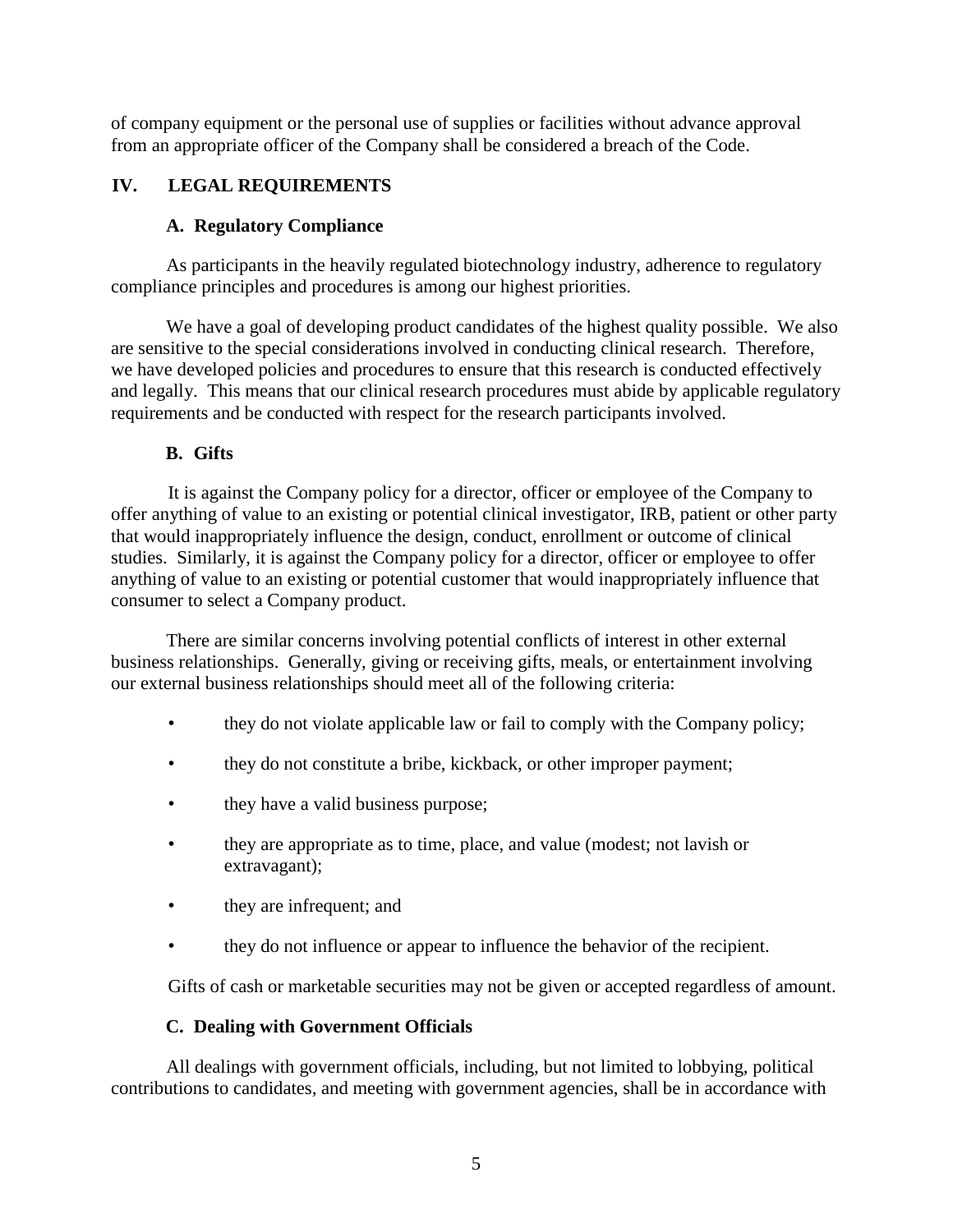all applicable national, state, and local laws and regulations in each country in which the Company conducts business (and shall comply with the Foreign Corrupt Practices Act (the "FCPA"), as set forth below) and any Company policies applicable to international trade practices.

No director, officer or employee shall offer or promise a payment or reward of any kind, directly or indirectly, to any federal, state, local, or foreign government official (i) for or because of an official act performed or to be performed by that official; or (ii) in order to secure preferential treatment for the Company or its employees. No director, officer or employee shall offer or promise any federal, state, local, or foreign government official gifts, entertainment, gratuities, meals, lodging, travel, or similar items that are designed to influence such officials. Further, because of the potential for misunderstanding, no director, officer or employee of the Company may confer gifts, special favors, gratuities, or benefits to such an official even if there is no matter pending before that official. The Company also strictly prohibits any director, officer or employee from making any payment or providing a thing of value if the person knows, or reasonably believes or suspects that any portion of the payment or thing of value will be offered, given or promised, directly or indirectly, to any government official.

It is our policy to cooperate fully with all legal and reasonable government investigations. Accordingly, the Company directors, officers and employees shall comply with any and all lawful requests from government investigators and, consistent with preserving the Company's legal rights, shall cooperate in lawful government inquiries. No director, officer or employee shall make a false or misleading written or oral statement to a government official with regard to any matter involving a government inquiry into the Company matters.

Employees shall contact Legal when presented with a government request or inquiry prior to responding to such inquiry. Employees with questions about contacts with government officials should seek guidance from senior management. Officers and directors should contact Legal prior to responding to any such inquiries.

#### **D. Foreign Corrupt Practices Act**

All employees must comply with the FCPA, which sets forth requirements for the Company's relationships with non-U.S. government representatives, which in many countries include individuals who would not be deemed government representatives in the U.S. (e.g., medical professionals and employees of educational institutions). It is important to note that these limitations apply with respect to a government representative at any level and not only with respect to senior or policy-making roles. The Company is required to adhere to all standards set forth in the FCPA regardless of the nationality or overseas location of the individual acting on behalf of the Company, whether an employee, officer or third party.

The FCPA requires that relations between U.S. businesses and foreign government representatives conform to the standards that exist in the United States, even if a different business ethic is prevalent in the other country. Accordingly, no employee or third-party person or enterprise acting on behalf of the Company, directly or indirectly, may offer a gift, payment or bribe, or anything else of value, whether directly or indirectly, to any foreign official, foreign political party or party official, or candidate for foreign political office for the purpose of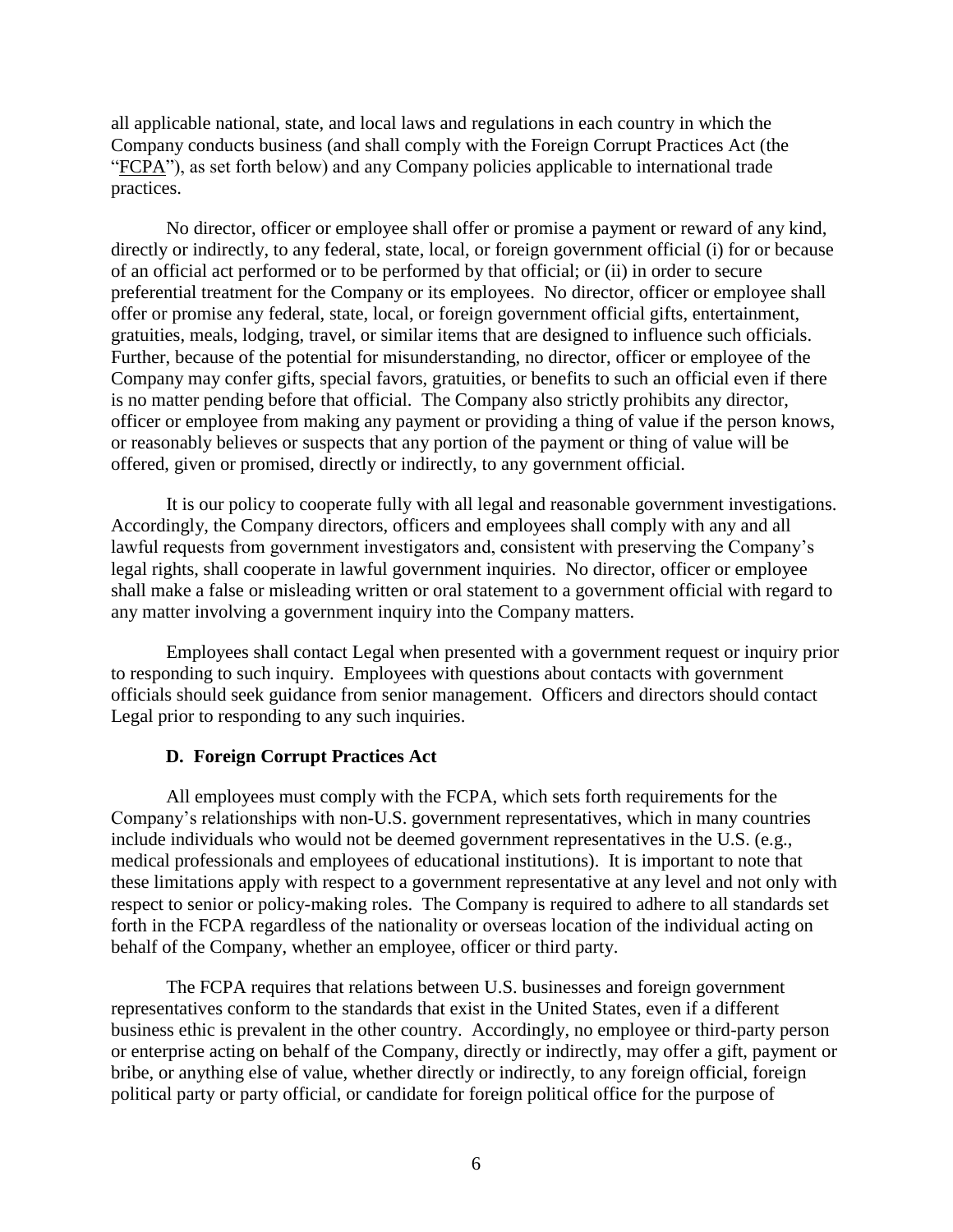influencing an official act or decision or seeking influence with a foreign government in order to obtain, retain, or direct business to the Company or to any person or to otherwise secure an improper advantage. In short, such activity cannot be used to improve the business environment for the Company in any way. Thus, even if such payment is customary and generally thought to be legal in the host country, it is forbidden by the FCPA and violates U.S. law, unless it is a reasonable and bona fide expenditure, such as entertainment or travel and lodging expenses, that is directly related to (a) the promotion, demonstration, or explanation of products or services or (b) the execution or performance of a contract with a foreign government or government agency, and the payment was not made for an improper purpose.

As in the case under U.S. law, even inexpensive gifts to government or political party officials, such as tickets to sporting events, may constitute a violation of the FCPA. If questions arise with respect to expenses to be incurred on behalf of foreign officials, consult with Legal before the Company pays or agrees to pay such expenses.

Some "expediting" payments are authorized under the FCPA. Such payments must be directly related to non-discretionary conduct by lower level bureaucrats and unrelated to efforts by a company to obtain significant concessions, permits, or approvals. Examples include processing of visas and work orders, mail delivery, or loading and unloading of cargo. Such payments do not include payments of any kind relating to terms of continuing or new business agreements. Consult with Legal prior to making or authorizing any proposed expediting payment.

A violation of the FCPA can result in criminal and civil charges against the Company, its officers, its managers, and the individuals involved in the violation, regardless of the person's nationality or location.

## **E. Inside Information**

While at the Company, you may also come into contact with another form of information that requires special handling and discretion. Inside information is material, non-public information about the Company or another company that, if made public, would be reasonably expected to affect the price of a company's securities or investment decisions regarding the purchase or sale of such securities. Employees must never use inside information to obtain any type of personal advantage, and should not disclose inside information to any third parties without the prior approval of senior management. For further discussion on our policy with respect to inside information, please review our Insider Trading Policy and Guidelines for Public Disclosures and Communications with the Investment Community, which are incorporated herein by reference.

#### **F. Company Disclosure Obligations**

The Company's business affairs are also subject to certain internal and external disclosure obligations and recordkeeping procedures. As a public company, we are committed to abiding by our disclosure obligations in a full, fair, accurate, timely, and understandable manner. Only with reliable records and clear disclosure procedures can we make informed and responsible business decisions. When disclosing information to the public, it is our policy to provide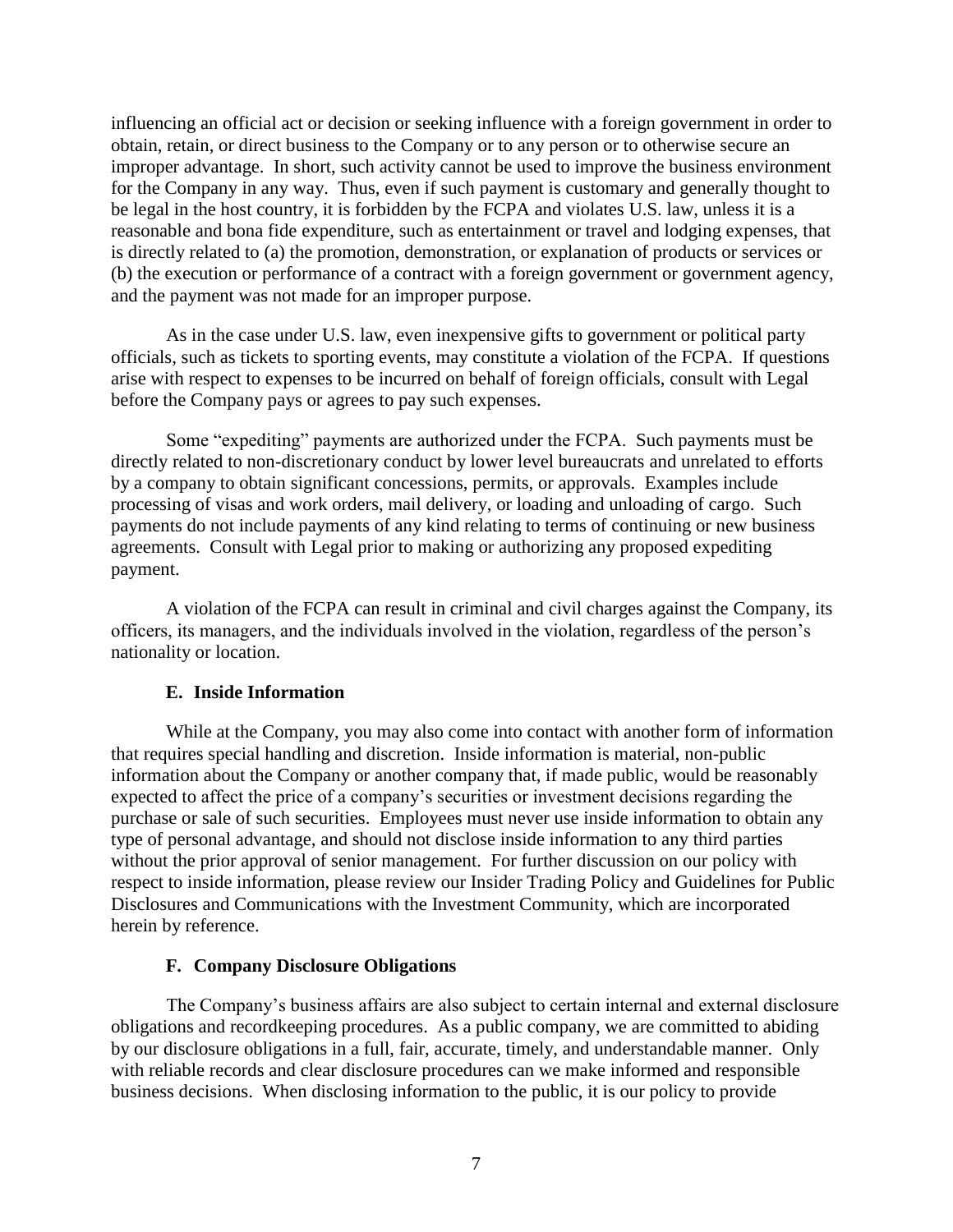consistent and accurate information. To maintain consistency and accuracy, specific company spokespersons are designated to respond to questions from the public. Only these individuals are authorized to release information to the public at appropriate times. All inquiries from the media or investors should be forwarded immediately to Legal or the Chief Executive Officer ("CEO"). Legal or the CEO must approve all press releases, speeches, publications, or other official Company disclosures in advance.

Our internal control procedures are further regulated by the Sarbanes-Oxley Act of 2002 (the "Sarbanes-Oxley Act"). The Sarbanes-Oxley Act was a U.S. legislative response to events at public companies involving pervasive breakdowns in corporate ethics and internal controls over financial reporting. It was designed to rebuild confidence in the capital markets by ensuring that public companies are operated in a transparent and honest manner. Ensuring proper and effective internal controls is among the Company's highest priorities.

We take seriously the reliance our investors place on us to provide accurate and timely information about our business. In support of our disclosure obligations, it is our policy to always:

- comply with generally accepted accounting principles;
- maintain a system of internal accounting and disclosure controls and procedures that provides management with reasonable assurances that transactions are properly recorded and that material information is made known to management;
- maintain books and records that accurately and fairly reflect transactions; and
- prohibit establishment of material undisclosed or unrecorded funds or assets.

## **G. Environmental Matters**

The Company is committed to operating its business in a manner that protects the environment as much as possible, and is further committed to compliance with all applicable environmental laws, regulations, and industry best practices, such as those that affect hazardous waste disposal, emissions, and water purity. You are expected to be aware of environmental issues and to maintain compliance with all internal environmental policies.

## **H. Prohibition Against Discrimination; Equal Opportunity Employment**

The Company is committed to maintaining the highest integrity in our work environment. Our employees must comply with all applicable employment laws and our policies addressing workplace conduct. We base hiring, promotions, and performance management decisions on qualifications and job performance. The Company's policy is to treat each employee and job applicant without regard to race, color, age, sex, religion, national origin, sexual orientation, ancestry, veteran status, or any other category protected by law. Employees must refrain from acts that are intended to cause, or that do cause, unlawful employment discrimination. The Company also accommodates qualified disabled employees and applicants consistent with applicable laws.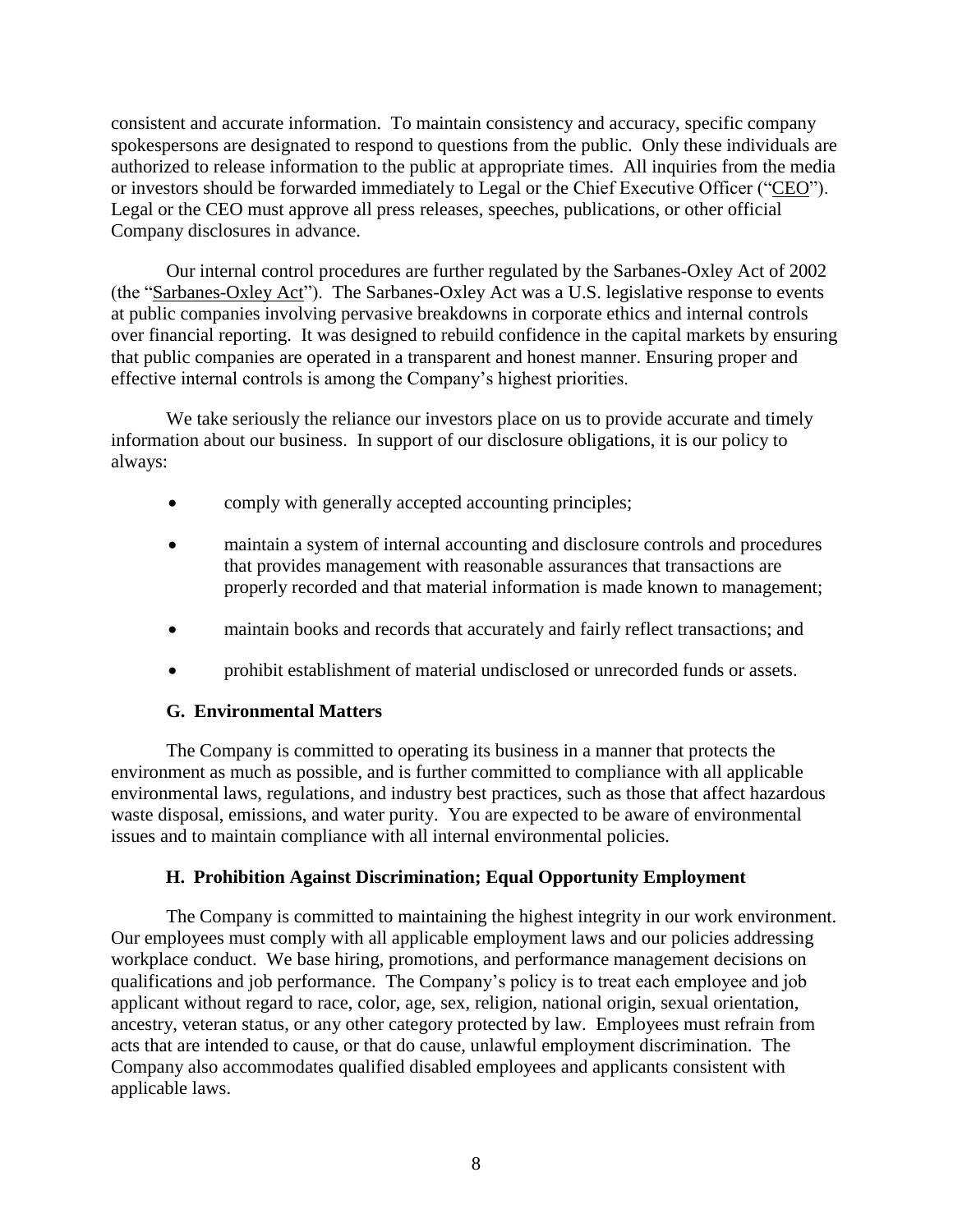The Company prohibits harassment in the workplace, including but not limited to sexual harassment. Consistent with this policy, we will not tolerate harassment by any of our employees, customers, or other third parties. Harassment includes verbal or physical conduct which threatens, offends, or belittles any individual because of his or her gender, race, color, age, religion, national origin, sexual orientation, ancestry, veteran status, or any other category protected by law. Retaliation against an employee for alleging a complaint of harassment or discrimination or for participating in an investigation relating to such a complaint will also not be tolerated.

#### **I. Health and Safety**

The Company is committed to providing a safe and healthy work environment for its employees, and all other individuals working on behalf of the Company. The Company also recognizes that the responsibilities for a safe and healthy work environment are shared with you. The Company will continue to establish and implement appropriate health and safety policies that managers and their employees are expected to uphold at all times. Employees are expected to conduct their work in a safe manner in compliance with all the Company policies, and report all safety or health concerns to your manager or the Director of People & Culture.

## **V. AMENDMENTS AND WAIVERS OF THIS CODE**

This Code applies to all the Company employees, officers, and directors. Please contact Legal if you believe that a waiver under a provision of this Code is warranted. There shall be no substantive amendment or waiver of any provision of this Code except by a vote of the Board of Directors or the Audit Committee of the Board of Directors, which will ascertain whether an amendment or waiver is appropriate and ensure that any amendment or waiver is accompanied by appropriate controls designed to protect the Company. In the case of non-officer employees or consultants of the Company, waivers may also be approved by the CEO. Any such waiver of a provision of this Code shall be evaluated to determine whether timely public disclosure of such waiver is required under the rules and regulations of the Securities and Exchange Commission or applicable exchange listing standards.

The Company reserves the right to amend any provision of this Code at any time, subject to the requirements for approval set forth above.

This Code is not an employment contract. By issuing this Code, the Company has not created any contractual rights.